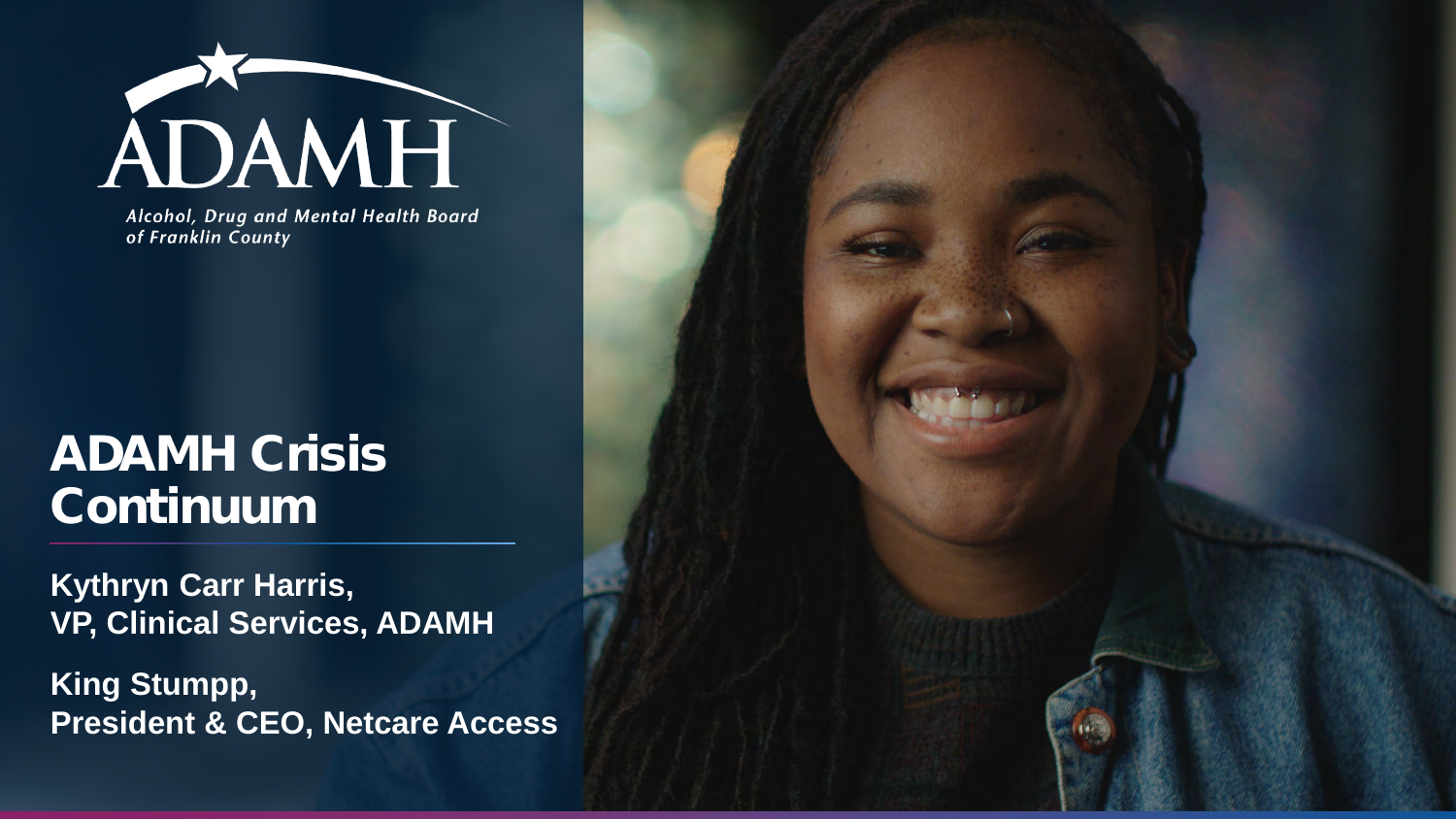#### Franklin County Population Growth



○According to the Mid-Ohio Regional Planning Commission (MORPC):

- In 2018, Central Ohio saw an increase of 43,000 residents
- 70% of that growth was in Franklin County (nearly 30,000 residents)
- Franklin County gained 82 new



new residents per day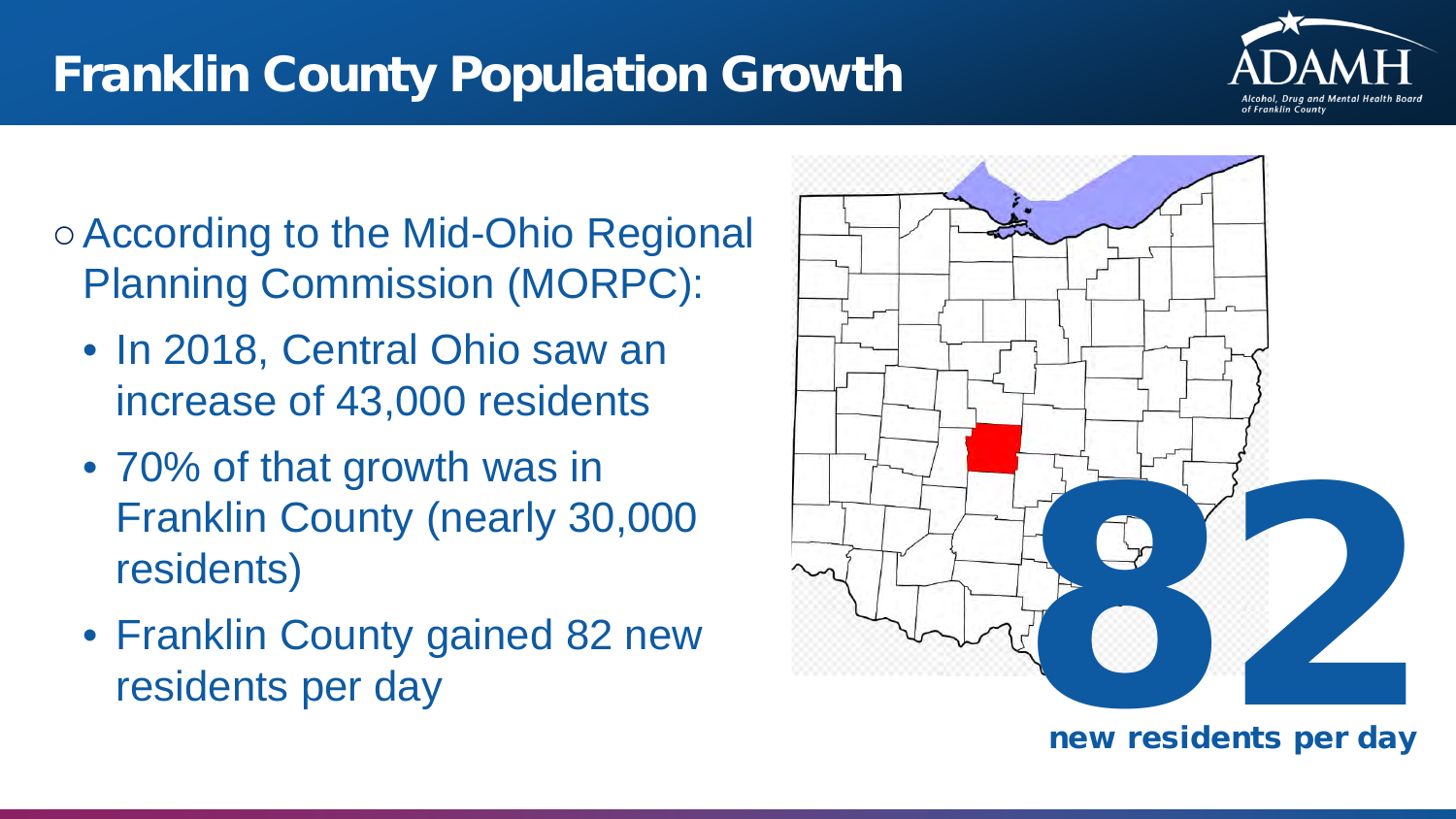## Franklin County Crisis Continuum

#### **ADULT**

- Crisis line Netcare
- Crisis episode
	- Maryhaven Addiction Stabilization Center (MASC)
	- Netcare Crisis Stabilization
	- Netcare Mobile Response
	- Southeast RREACT (mobile response)
	- Inpatient Crisis Stabilization
- Acute Support Services

#### **YOUTH**

- Crisis line Nationwide Children's
- Crisis episode
	- Nationwide Children's Crisis **Stabilization**
	- Nationwide Children's Bridge Team
	- OSU Wexner Medical Center
- Acute Support Services

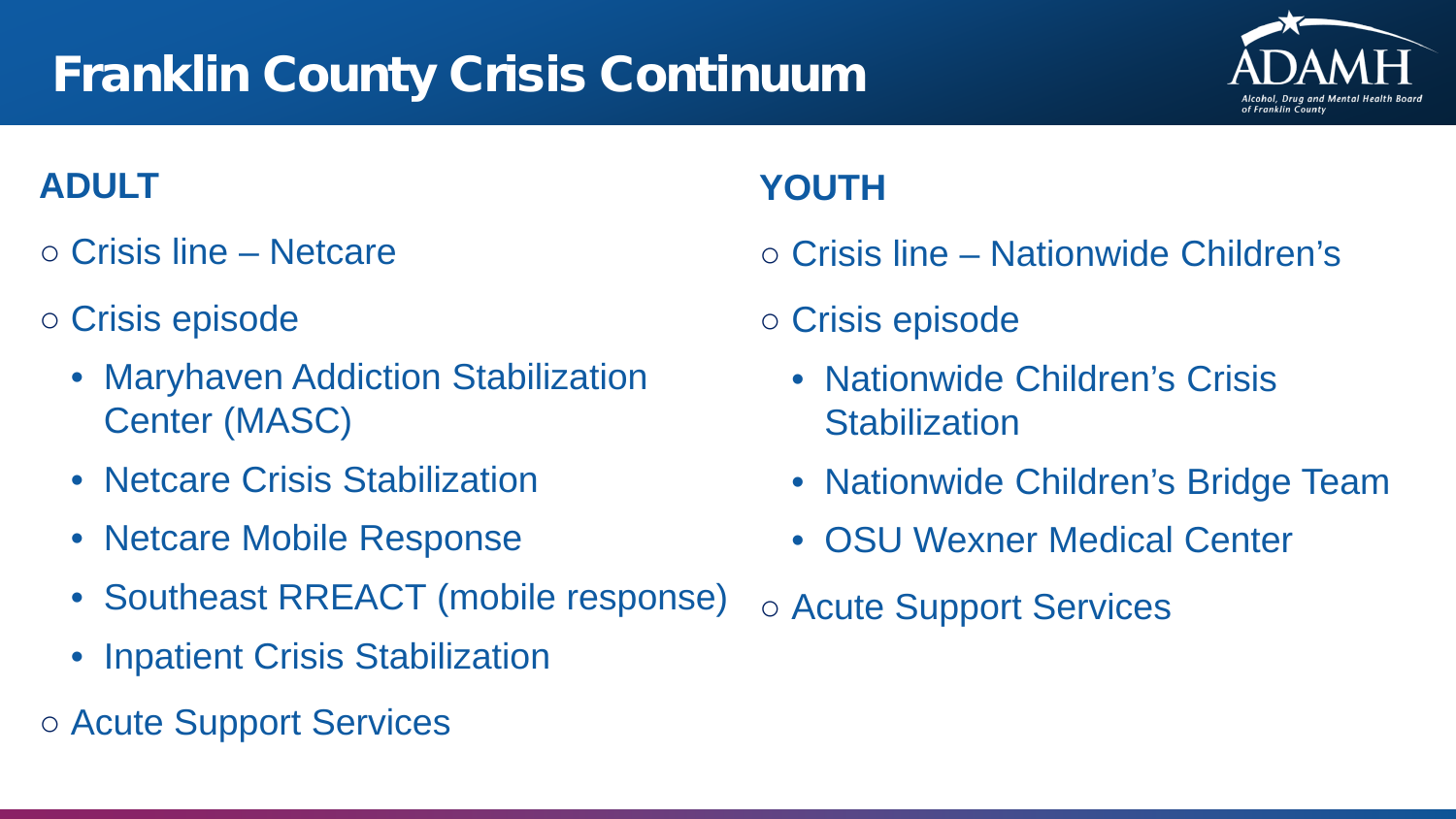

# ○**2018 Crisis Investment: \$11,311,343** ○**2019 Crisis Investment (so far): \$14,432,798**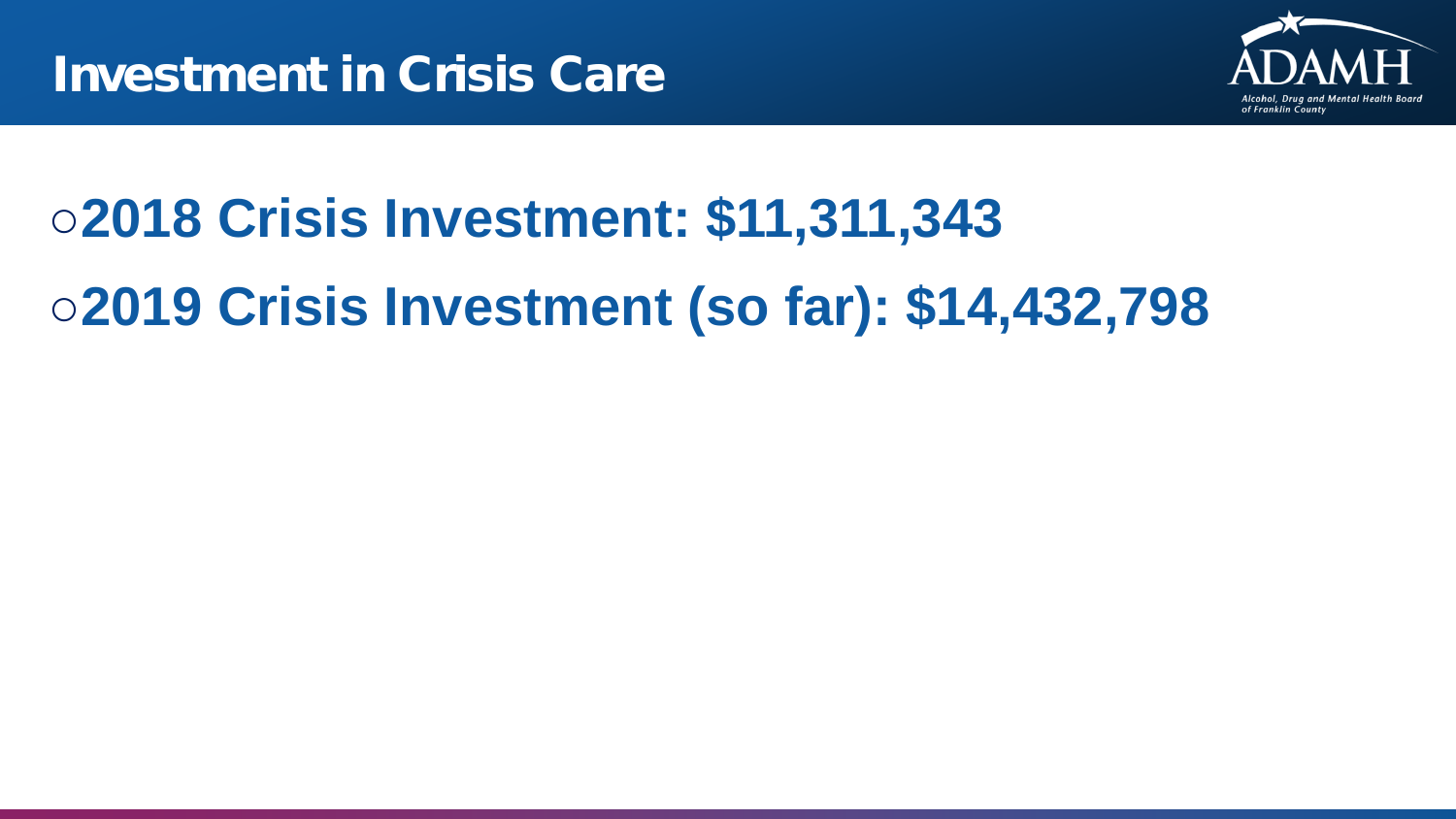#### Netcare (2018 Data)

# NETCARE VACCESS

#### **Crisis (23 hour)**

- 4508 individuals served
- **Crisis Stabilization Unit (up to 7 days)**
- 450 individuals served
- **Miles House (up to 16 days)**
- 180 individuals served

#### **ROW ONE**

○ 9,836 total transports

#### **Emergency Response Service (ERS) 24/7 Crisis Line**

- 127,795 total calls handled
- Up from 93,327 total calls handled in 2017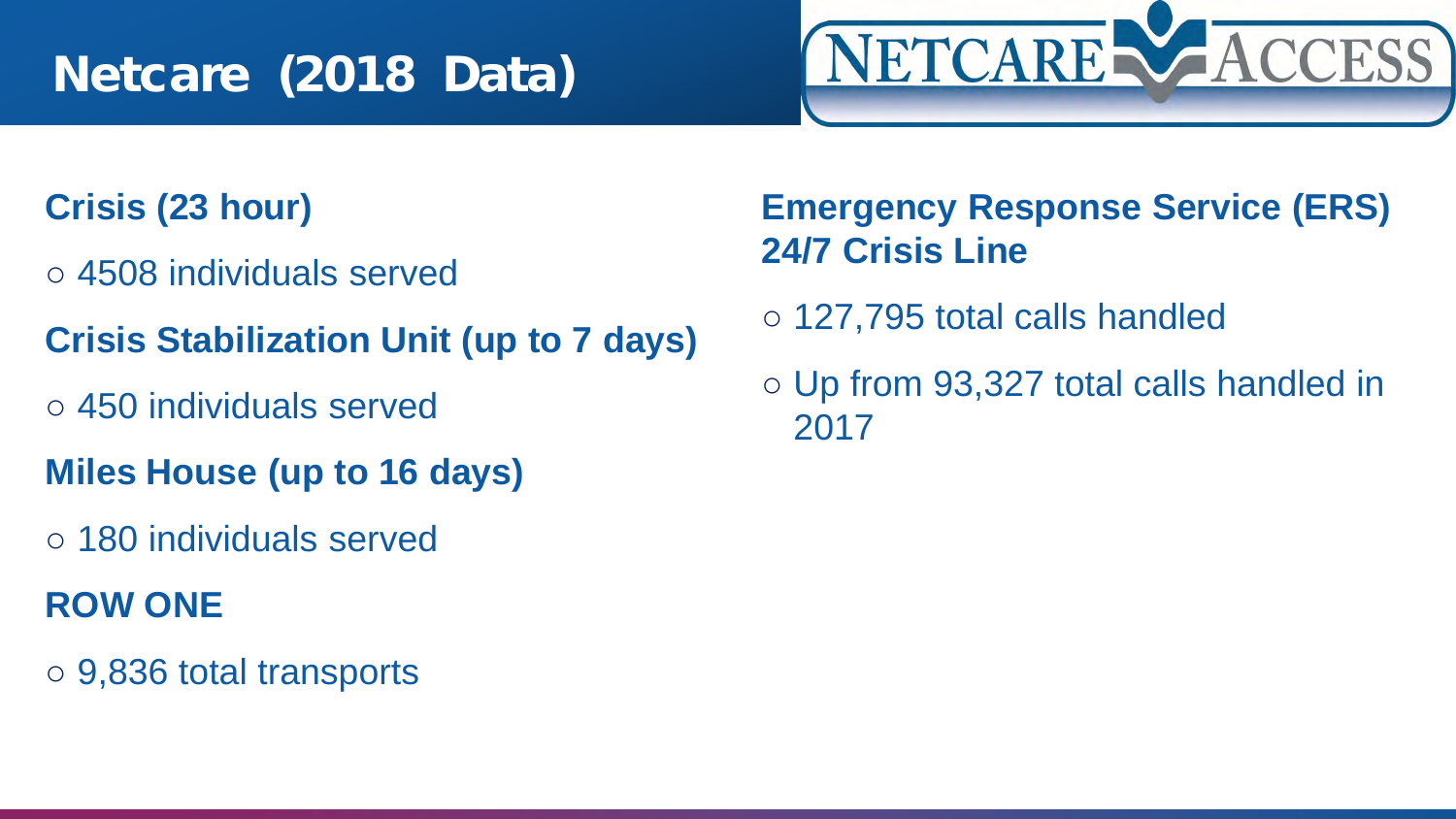



○Officers Trained as of August 26, 2019: 1,289

○Includes police, fire, FCSO corrections and probation

○ADAMH partners with Netcare, NAMI Franklin County and Nationwide Children's Hospital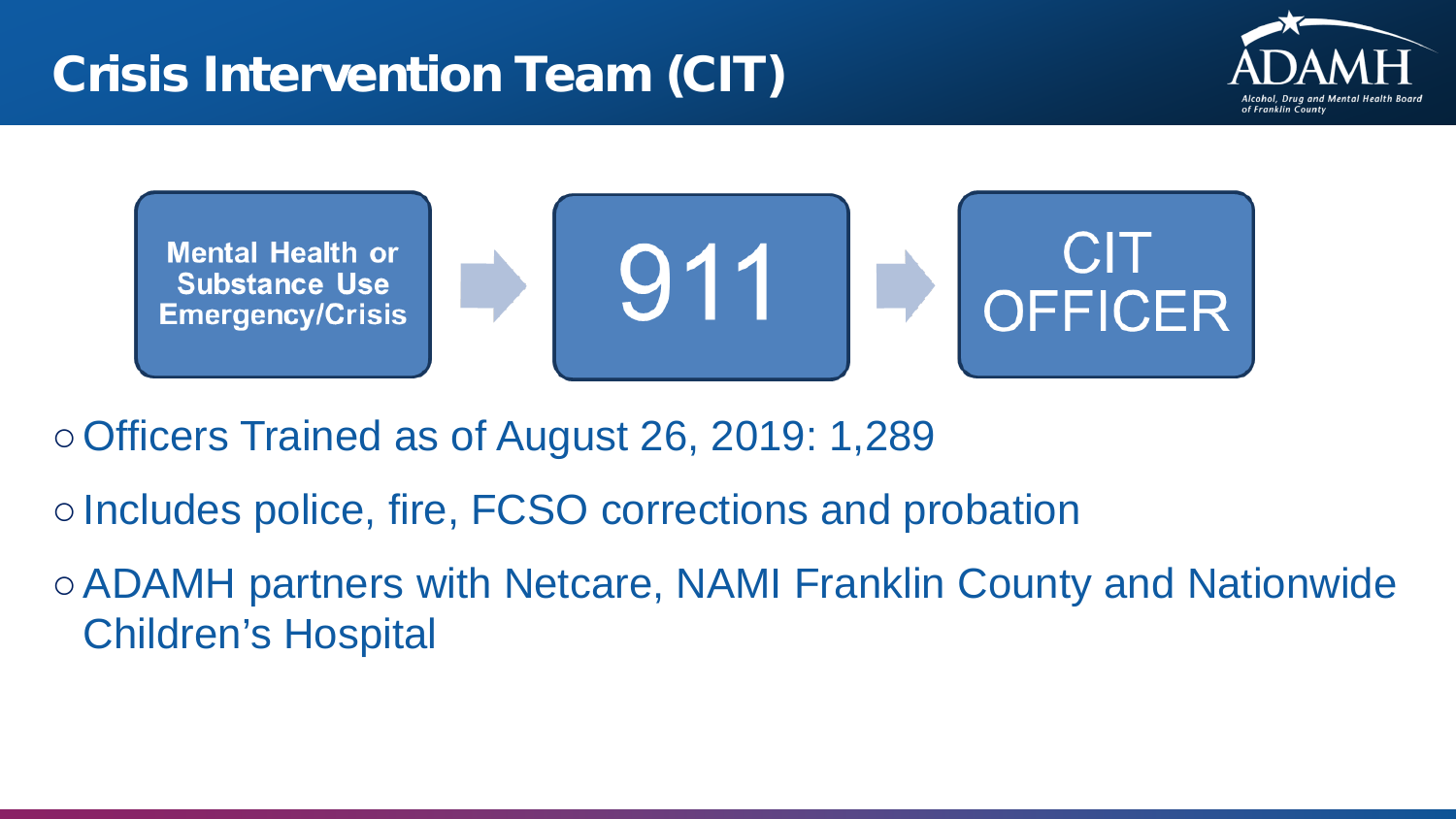

#### **Probate Referrals to Netcare: 2015 through August 2019**

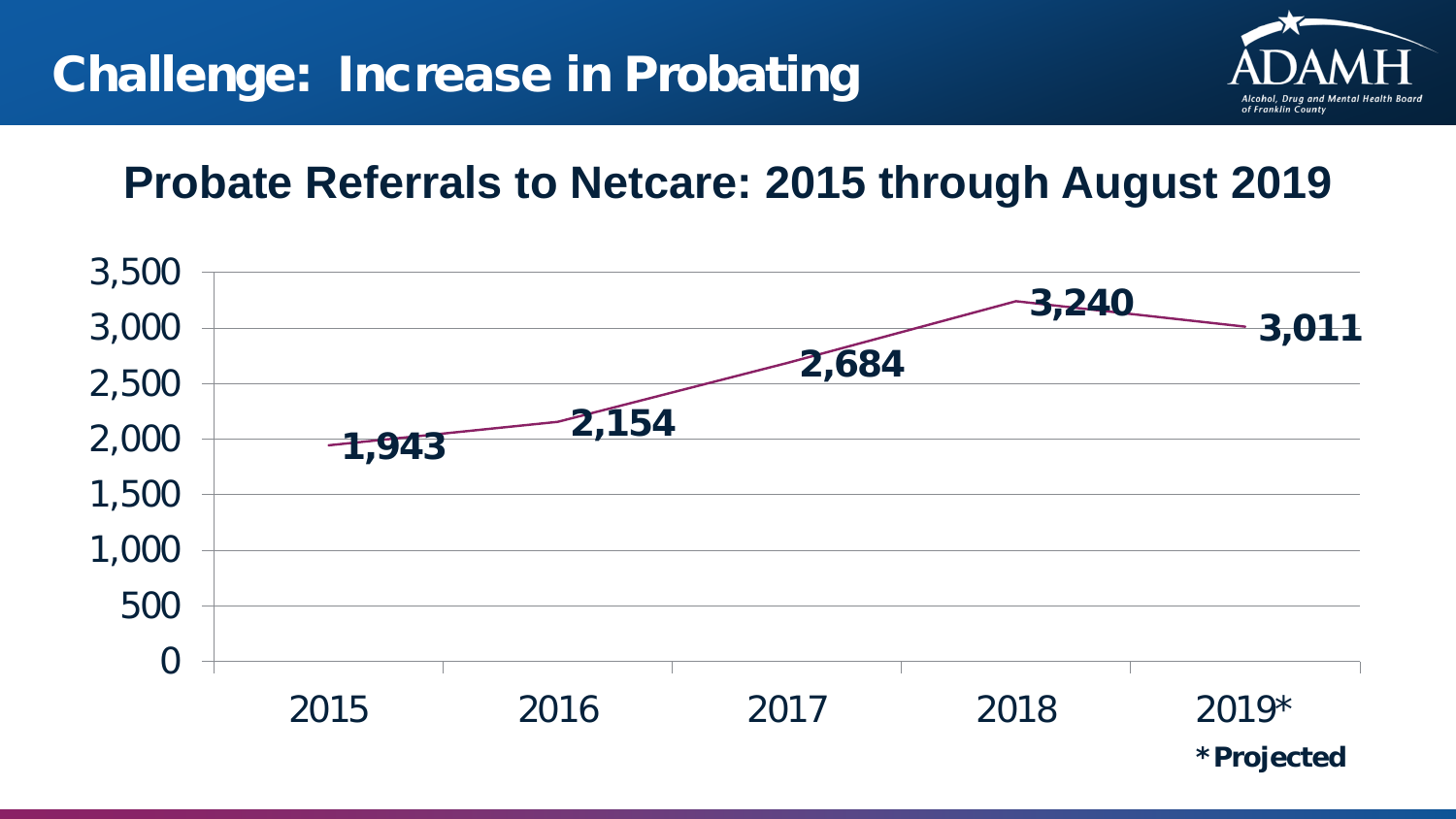#### Solution: Mobile Crisis Teams



- Partnership between Netcare and Columbus Division of Police (CPD) and Franklin County Sheriff's Office
- October 2018 September 2019 (includes only calls from CPD)
	- 5,040 Calls for Service (dispatched or self initiated)
	- 864 Transports
	- Only 6 people were transported to jail. All others transported to ADAMH provider, hospital or private residence/location.

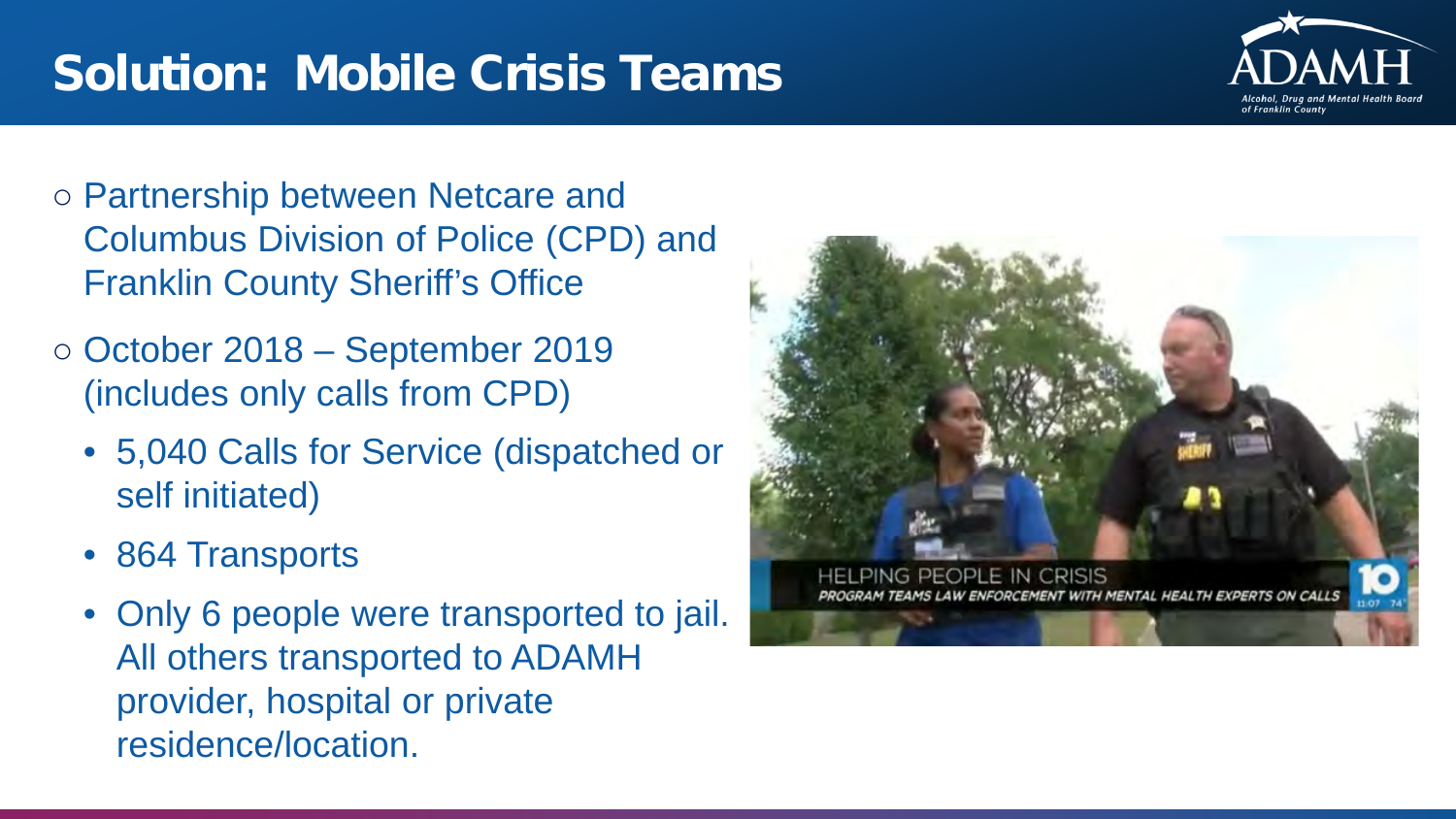#### Challenge: Franklin County Drug Overdoses

## UNINTENTIONAL DRUG OVERDOSE DEATHS

Unintentional drug overdose deaths are on the rise. This section includes data on rates of unintentional overdose deaths in Ohio and Franklin County.

#### AGE-ADJUSTED DEATH RATE FROM UNINTENTIONAL DRUG OVERDOSE BY YEAR, 2013-2017



**DRUG OVERDOSE DEATHS Over 475\* Franklin County** residents died from unintentional drug overdoses in 2018, surpassing the number of deaths in 2017.

\*2018 mortality data is preliminary.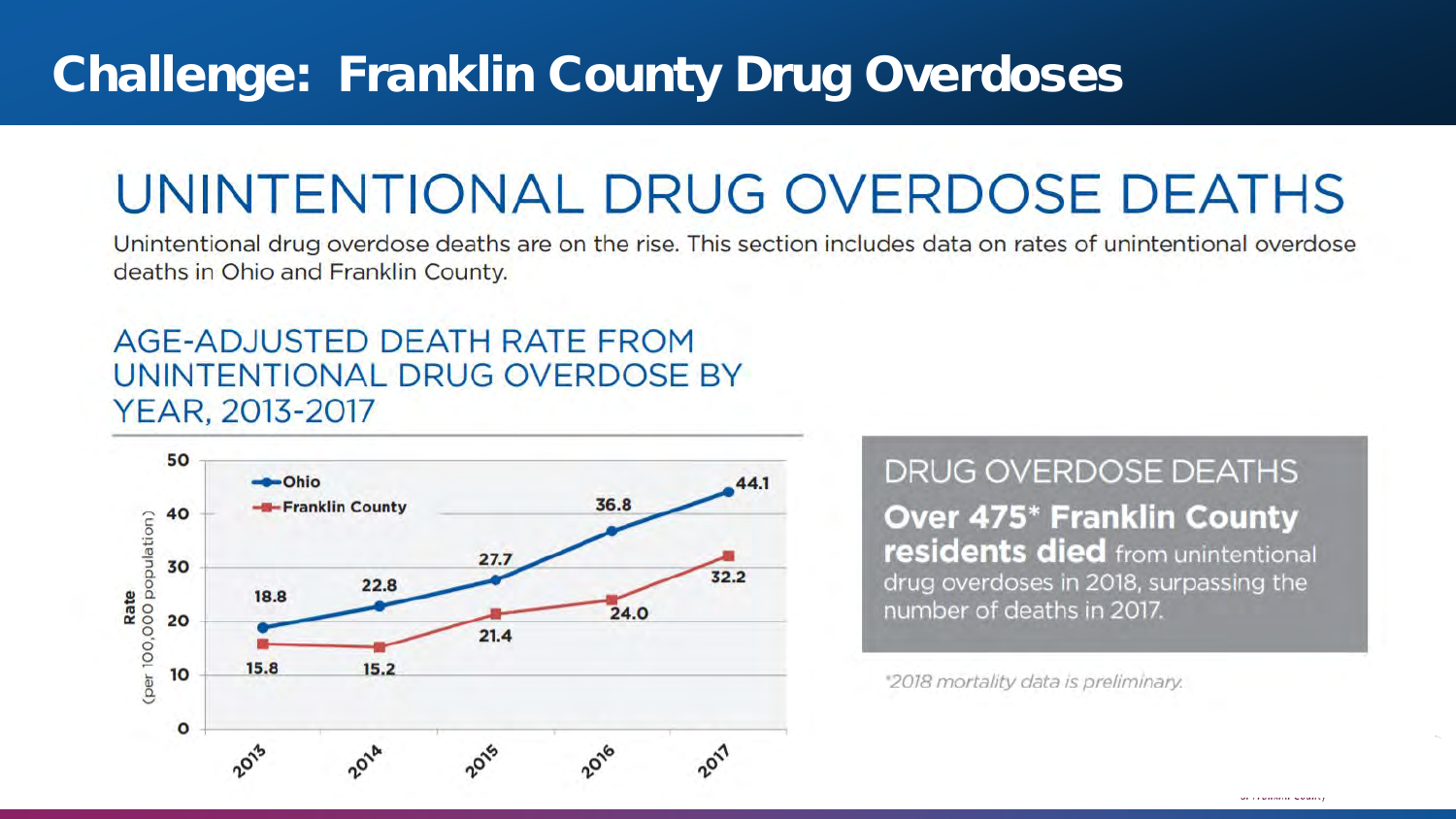#### Challenge: Access to Treatment



## Expand Access and Decrease Wait For Treatment

**Prevention** 8. **Community Education** 



**Healthcare &** 

**Risk Reduction** 

& Supports

**Treatment** 

**First Responders & Law Enforcement**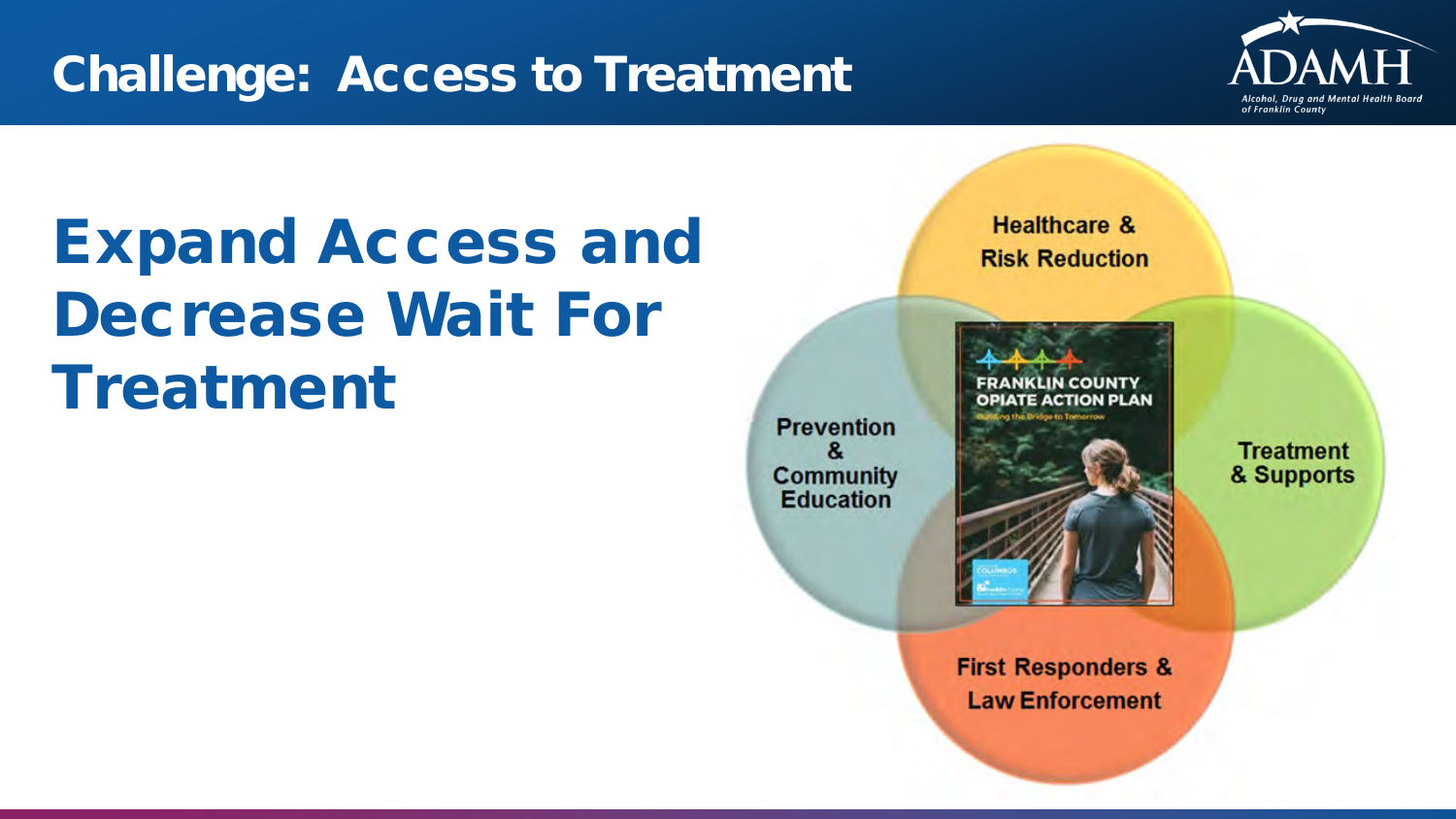## Solution: Maryhaven Addiction Stabilization **Center**



- \$1,871,105 (2019 Admission and Triage)
- 2,089 consumers served October 2018 – September 2019
- Opened January 18, 2018
- 55 beds facility operated by Maryhaven
- \$8 million per year to operate with federal, state and local funds



○ Three levels of care: 1) Triage and Admission 2) Detoxification 3) Residential Treatment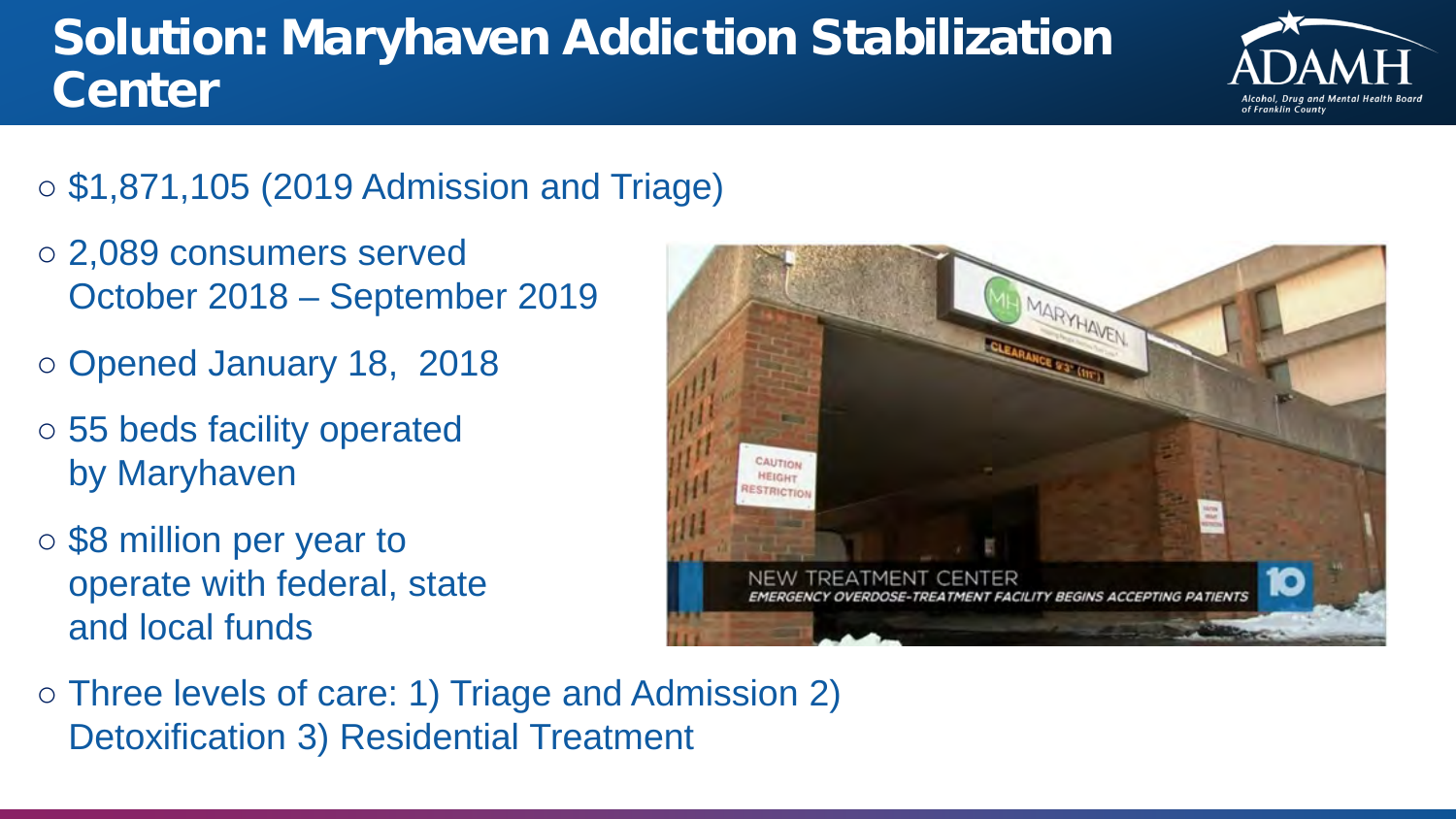#### Solution: Rapid Response Emergency Addiction and Crisis Team (RREACT)



- Partnership between Southeast, Columbus Division of Fire and Emergency Departments (OhioHealth, OSU, Mount Carmel)
- Linking an overdose victim with immediate options for treatment
- 2019 Claims Amount: \$137,901
- 1,123 Consumers Served October 2018 – September 2019

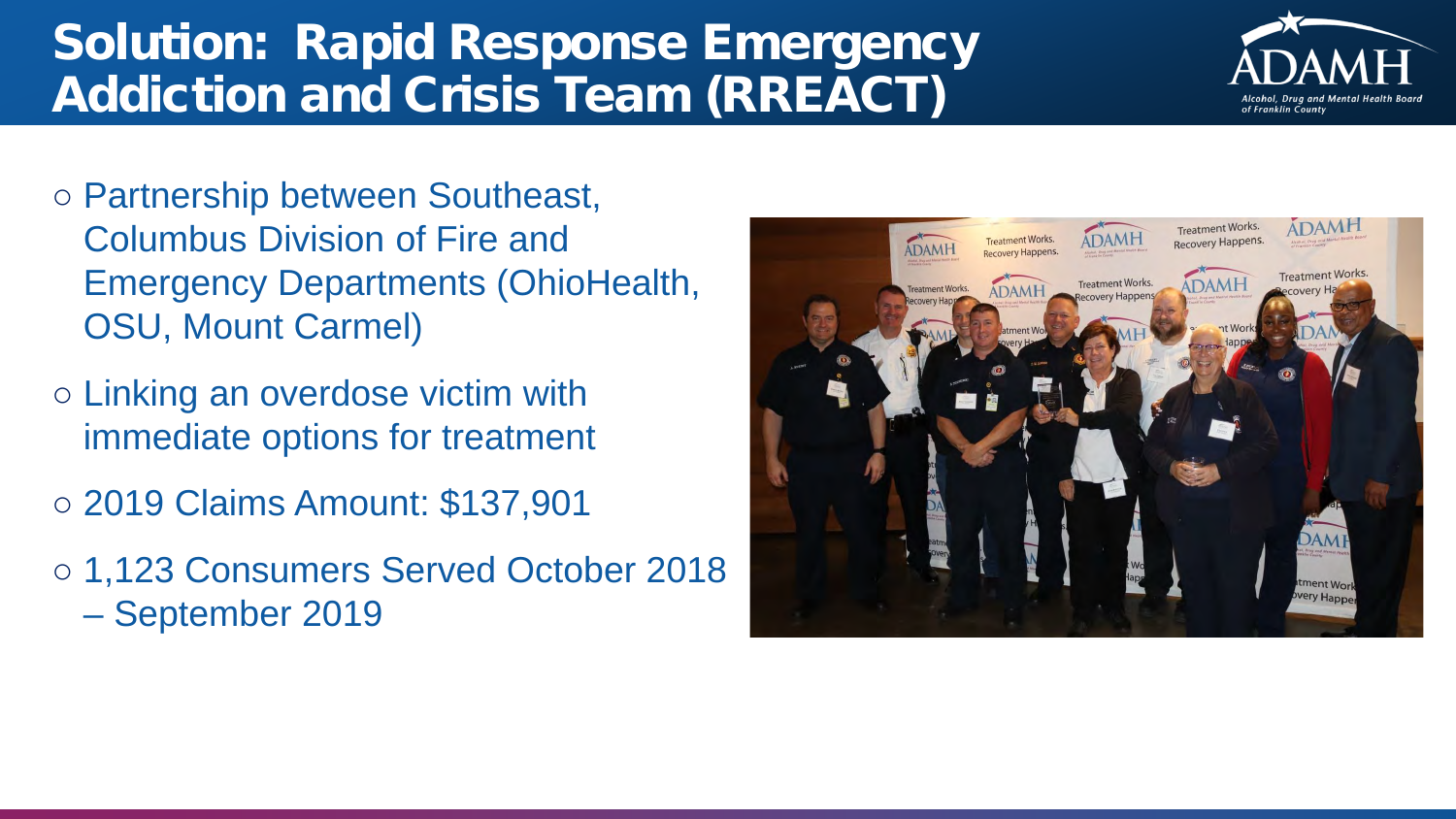## Future Crisis Care Goal

Provide a complete crisis care continuum for adult consumers by 2021.



#### **Franklin County Crisis Center**

#### **Collaboration**

Join together with mental health providers, local hospital systems, public safety officials (first responders and law enforcement), consumers and their families to assess behavioral health crisis care needs in Franklin County.

#### **Innovation**

Provide a safe, therapeutic setting for people in need of crisis services and link them to the least restrictive treatment options that lead to recovery using innovative models from across the country.

#### **Access**

Increase 24/7 access to crisis care accessible through self and family referrals, community care providers and public safety officials.

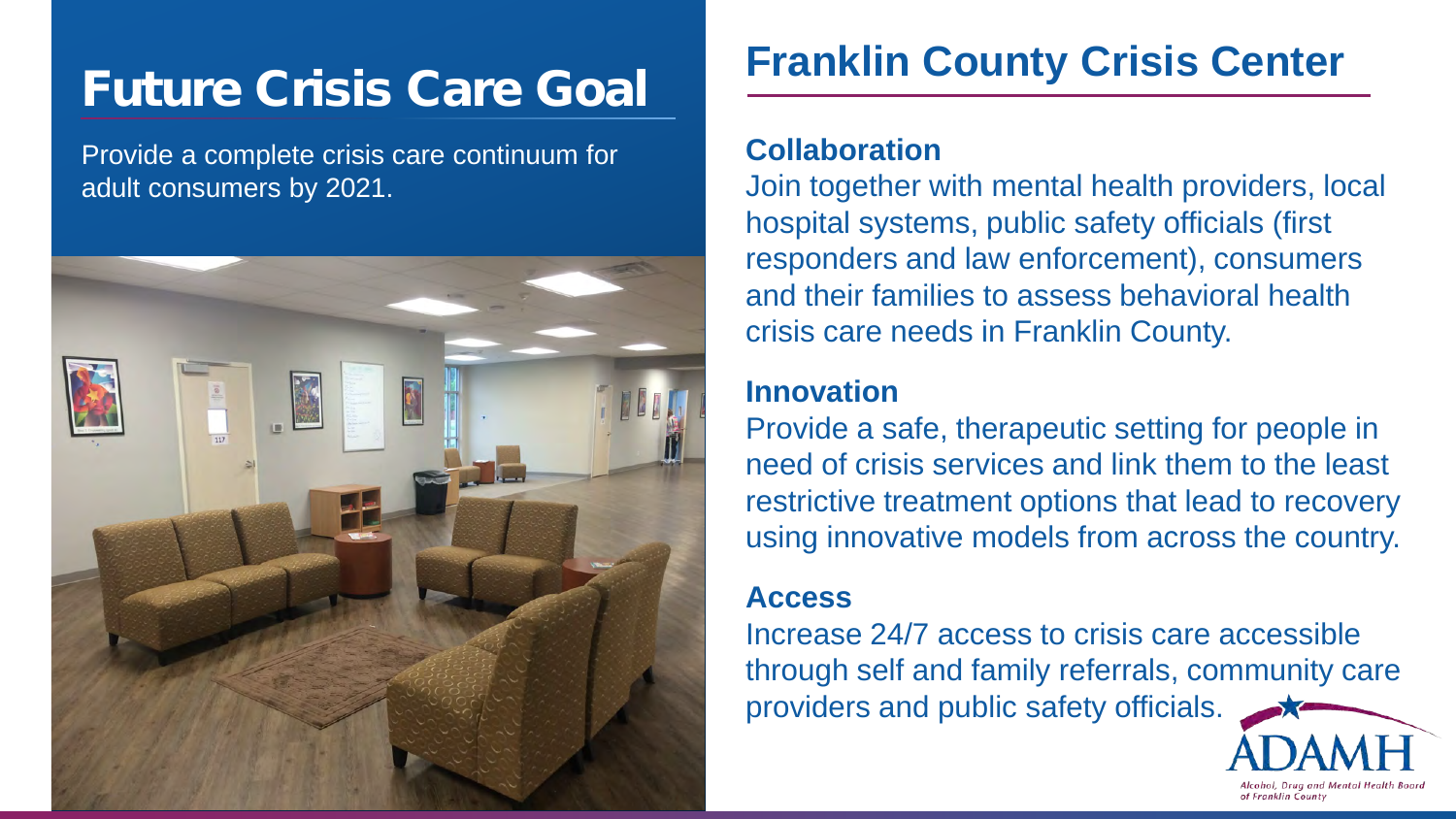

**Kythryn Carr Harris**

**ADAMH Vice President, Clinical Services**

**kcarrharris@adamhfranklin.org**

**(614) 222-3750**

**King Stumpp Netcare Access, President & CEO kstumpp@netcareaccess.org (614) 274-9500**